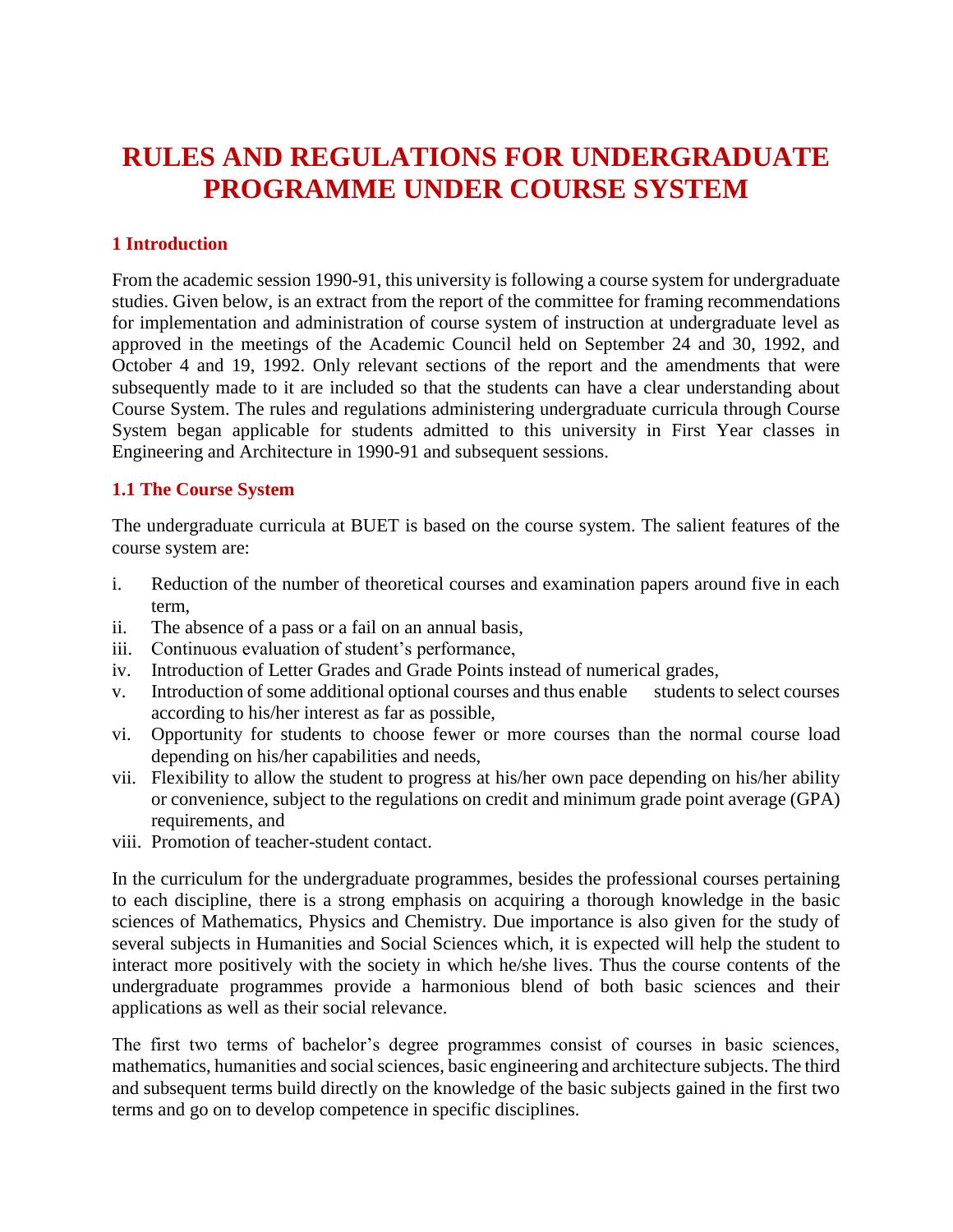## **2 Student Admission**

Students will be admitted in undergraduate curricula in the Departments of Architecture, Urban and Regional Planning, Chemical Engineering, Civil Engineering, Computer Science and Engineering, Electrical and Electronic Engineering, Mechanical Engineering, Industrial and Production Engineering, Materials and Metallurgical Engineering, Water Resources Engineering and Naval Architecture and Marine Engineering as per existing rules of the university. The Registrar's Office serves as Admissions Office and deals with course registration in addition to student admission.

## **3 Number of Terms in a Year**

There will be two Terms (Term I and Term II) in an academic year. In addition to these two regular Terms there may be a Short Term in the intervening period between end of Term II and commencement of Term I. During this term students, those who need, may take additional courses either to make up deficiencies in credit and GPA requirements or to fulfill the credit requirements for bachelor's degree spending less time than the normal duration; and other students may take vacation.

## **3.1 Duration of Terms**

The duration of each of Term I and Term II will be 18 weeks which will be used as follows:

| Classes                              | 14 weeks       |
|--------------------------------------|----------------|
| Recess before Term Final Examination | 2 weeks        |
| <b>Term Final Examination</b>        | 2 weeks        |
|                                      | Total 18 weeks |

The duration of a Short Term will be around 8 weeks of which about 7 weeks will be spent for class lectures and one week for Term Final Examination.

### **4 Course Pattern and Credit Structure**

The entire undergraduate programme is covered through a set of theoretical and laboratory/sessional/studio courses.

# **4.1 Course Designation and Numbering System**

Each course is designated by a two to four letter word identifying the department which offers it followed by a three digit number with the following criteria:

- (a) The first digit will correspond to the year/level in which the course is normally taken by the students.
- (b) The second digit will be reserved for departmental use for such things as to identify different areas within a department.
- (c) The last digit will usually be odd for theoretical and even for laboratory or sessional courses.

The course designation system is illustrated by two examples.

### **EEE 101 Electrical Circuit I**

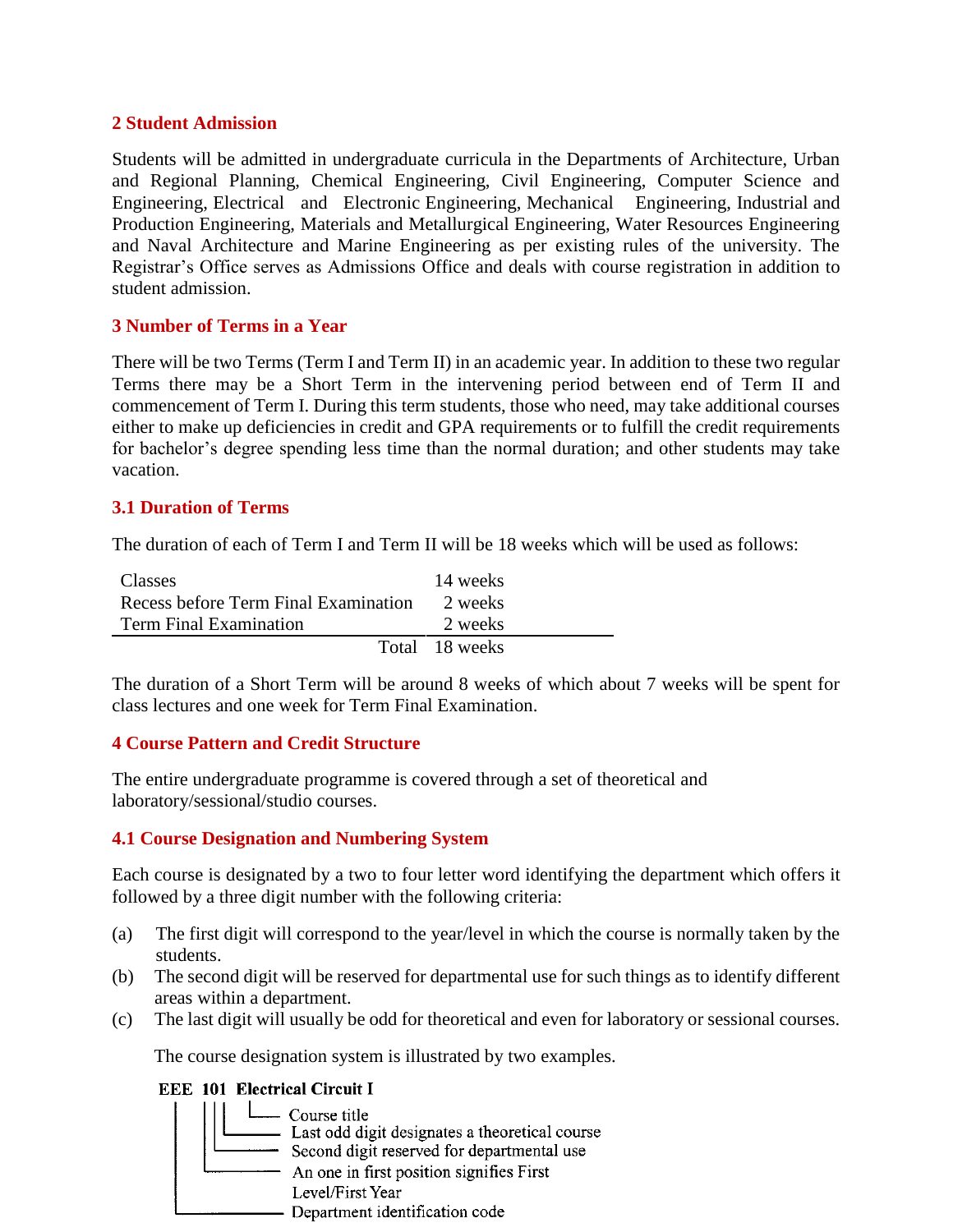## **EEE 102 Electrical Circuit I Sessional**



# **4.2 Assignment of Credits**

- (a) Theoretical Courses: One lecture per week per term will be equivalent to one credit.
- (b) Laboratory/Sessional/Design: Credits for laboratory/sessional or design courses will be half of the class hours per week per term.

Credits are also assigned to project and thesis work taken by students. The amount of credits assigned to such work may vary from discipline to discipline.

The curriculum does not demand the same rate of academic progress from all students for obtaining the degree but only lays down the pace expected of a normal student. A student whose background or capacity for assimilation is lower will be permitted to complete the programme at a slower pace by studying a lesser number of courses during a given term (subject to a minimum course load). He may keep pace with his class by taking during the Short Term those courses which he had dropped during the Regular Terms, or by covering the entire degree programme over an extended period without developing any feeling of inferiority complex.

# **5 Types of Courses**

The courses included in undergraduate curricula are divided into several groups as follows:

# **5.1 Core Courses**

In each discipline a number of courses will be identified as core courses which form the nucleus of the respective bachelor's degree programme. A student has to complete all of the designated core courses for his/her discipline.

# **5.2 Pre-requisite Courses**

Some of the core courses are identified as pre-requisite courses. A pre-requisite course is one which is required to be completed before some other course(s) can be taken. Any such course, on which one or more subsequent courses build up, may be offered in each of the two regular Terms.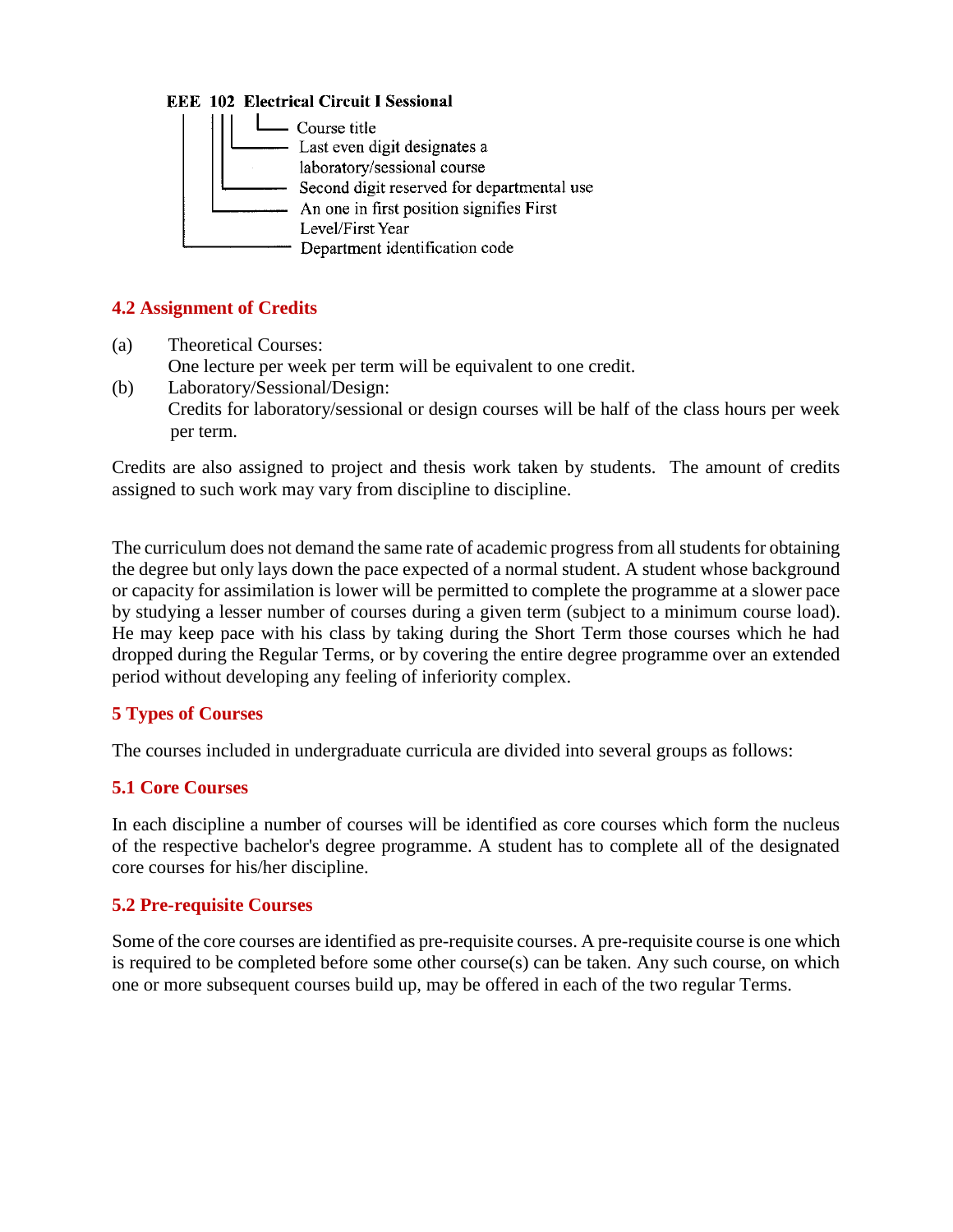# **5.3 Optional Courses**

Apart from the core courses, students will have to complete a number of courses which are optional in nature in that students will have some choice to choose the required number of courses from a specified group/number of courses.

## **6 Course Offering and Instruction**

The courses to be offered in a particular term will be announced and published in the Course Catalog along with a tentative Term Schedule before the end of the previous term. Whether a course is to be offered in any term will be decided by the respective Board of Undergraduate Studies (BUGS). Respective departments may arrange to offer one or more pre-requisite or core courses in any term depending on the number of students who dropped or failed the course in the previous term.

Each course is conducted by a teacher. The course teacher is responsible for maintaining the expected standard of the course and for the assessment of student's performance. Depending on the strength of registered students (i.e. the number of students) enrolled for the course, the teacher concerned might have course associates and teaching assistants (TA) to help him/her in teaching and assessment.

For a course strength necessitating two or more parallel classes or sections, one of the course teachers or any other member of the teaching staff of the department may be designated as course coordinator. He/She has the full responsibility for coordinating the work of the other members of the department involving in that course.

# **7 Departmental Monitoring Committee**

Consistent with its resilient policy to keep pace with new developments in the field of science and technology, the university will update its course curriculum at frequent intervals (at least every three years). Such updating aims not only to include the expanding frontiers of knowledge in the various fields but also to accommodate the changing social, industrial and professional need of the country. This can be done through deletion and modification of some of the courses and also through the introduction of new ones.

BUGS of each department will constitute a Departmental Monitoring Committee with three teachers of the department. This committee will monitor and evaluate the performance of the Course System within the department. In addition to other teachers of the department, the committee may also propose from time to time to the BUGS any changes and modifications needed for upgrading the Undergraduate Curriculum and the Course System.

### **8 Teacher Student Contact**

The proposed system encourages students to come in close contact with teachers. For promotion of teacher-student contact, each student is assigned to an Adviser and the student is free to discuss with his/her adviser all academic matters, especially those related to courses taken and classes being attended by him/her. Students are also encouraged to meet with other teachers any time for help on academic matters.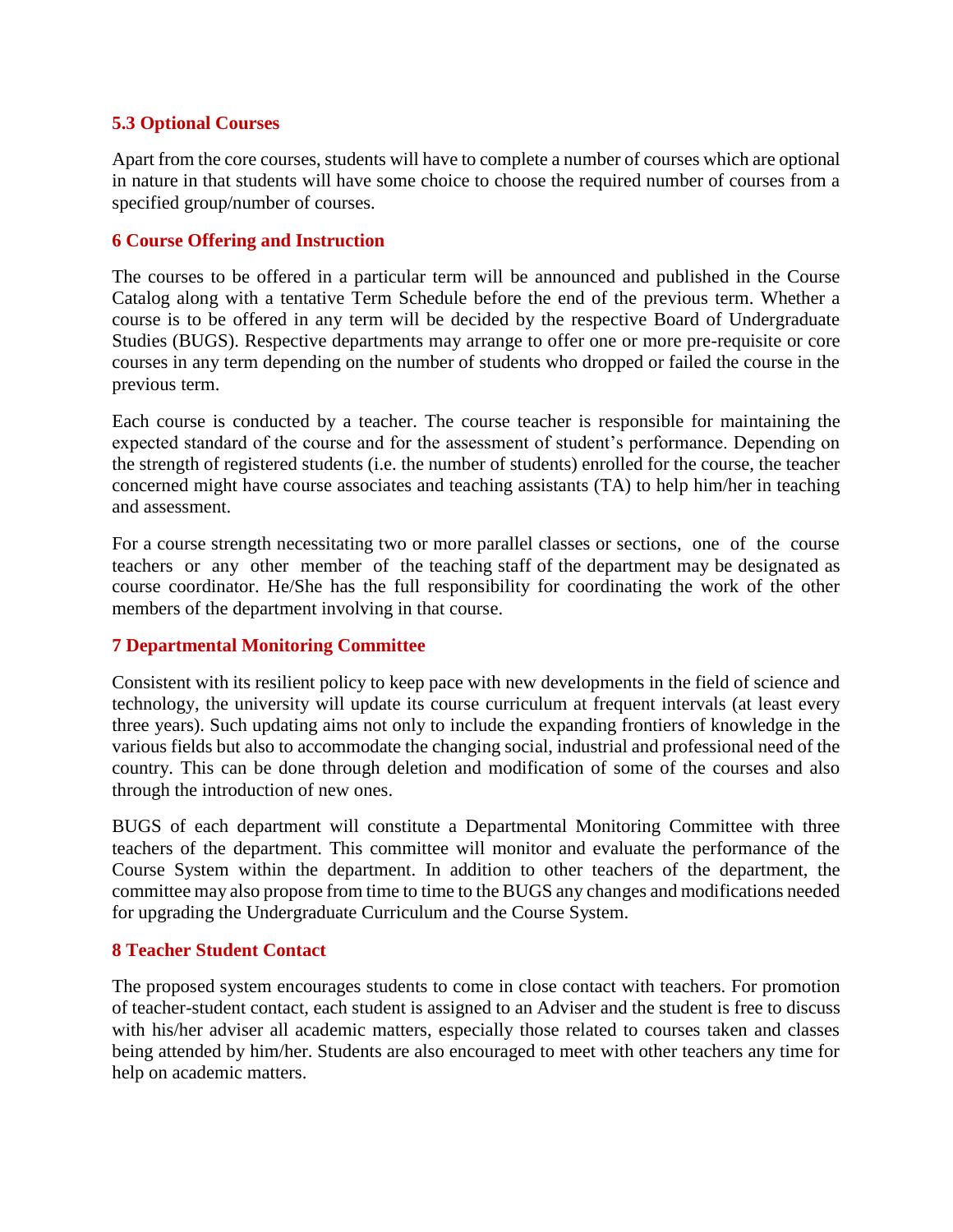#### **9 Student Adviser**

One Adviser would normally be appointed for a batch of students by the BUGS of the concerned department(s) who will advise each student on the courses to be taken by a student. Adviser will discuss with the student his/her academic programme and then decide the number and nature of courses for which he/she can register. However, it is the student's responsibility to keep contact with his/her adviser who will review and eventually approve the student's specific plan of study and check on subsequent progress. The adviser should be in the rank of an Assistant Professor or above from the concerned department(s).

For a student of second and subsequent terms, the number and nature of courses for which he/she can register will be decided on the basis of his/her academic performance during the previous term. The adviser will advise the students to register for the courses during the next term within the framework of the guidelines with respect to minimum/maximum credit hour limits, etc. which are elaborated at appropriate places in this booklet. He/She is also authorized to permit the student to drop one or more courses based on his/her academic performance and the corresponding categorization (Art.3.16).

Special provisions exist for academically weak students with regard to make-up courses (Art. 3.19).

### **10 Registration Requirements**

Any student who makes use of classroom or laboratory facilities or faculty time is required to register formally. Being admitted to the university, each student is assigned to a student adviser. The student can register for courses he/she intends to take during a given term only on the basis of the advice and consent of his/her adviser.

### **10.1 Registration Procedure**

Students must register for each class in which they will participate. Each student will fill up his/her Course Registration Form in consultation with and under the guidance of his/her adviser. The original copy of the Course Registration Form will be submitted to the Registrar's Office, and then the requisite number of photocopies will be made by the Registrar's Office for distribution. The date, time and venue will be announced in advance by the Registrar's Office. Much counseling and advising are accomplished at registration time. It is absolutely necessary that all students present themselves at the registration desk at the specified time.

### **10.2 Limits on the Credit Hours to be taken**

A student must be enrolled in at least 15 credit hours. He/She may be allowed to enroll in up to a maximum of 24 credit hours if recommended by his/her Adviser. A student must enroll for the prescribed laboratory courses in the respective Term within the allowed credit hour limits.

In special cases where a student cannot be allotted the minimum required 15 credit hours in a Term, the relevant BUGS may approve a lesser number of credit hours to suit individual requirements. Such cases shall only be applicable to students needing less than 15 credits for graduation.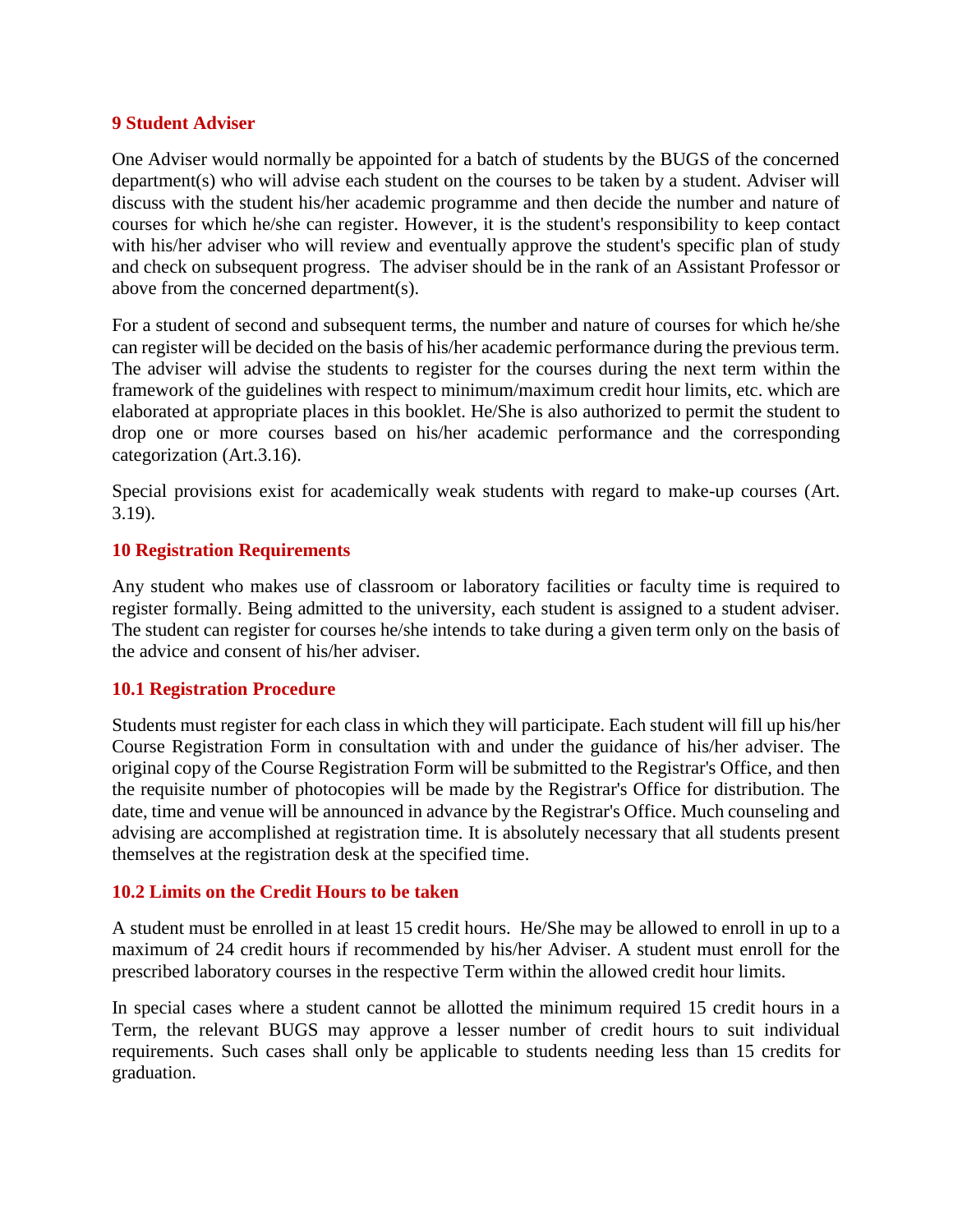#### **10.3 Pre-condition for Registration**

A student will be allowed to register in those courses subject to the capacity constrains and satisfaction of pre-requisite courses. If a student fails in a pre-requisite course in any Term, the concerned BUGS may allow him/her to register for a course which builds on the pre-requisite course provided his/her attendance and grades in continuous assessment in the said pre-requisite course is found to be satisfactory.

Registration will be done at the beginning of each term. The Registration programme with dates and venue will be announced in advance. Late registration is, however, permitted during the first week on payment of a late registration fee. Students having outstanding dues to university or a hall of residence shall not be permitted to register. All students have, therefore, to clear their dues and get a clearance or no dues certificate, on the production of which, they will be given necessary Course Registration Forms and complete the course registration procedure. Registration Forms will normally be available in the Register's Office. However, for the First Year students, prior department-wise enrollment/admission is mandatory. An orientation programme will be conducted for them at the beginning of the first term when they will be handed over the registration package on producing enrollment slip/proof of admission.

### **10.4 Pre-registration**

Pre-registration for courses to be offered by the students in a particular term will be done on specified dates before the end of the previous term. All students in consultation with their course advisers are required to complete the pre-registration formalities, failing which a fine of Tk. xx.xx (amount may be decided by the authority) will have to be paid before registration in the next term. Further a student who does not pre-register may not get the courses desired by him/her subsequently.

#### **10.5 Registration Deadline**

Student must register for the courses to be taken before the commencement of each term and no late registration will be accepted after one week of classes. Late registration after this date will not be accepted unless the student submits a written appeal to the Registrar through the concerned Head and can document extenuating circumstances such as medical problems (physically incapacitated and not able to be presented) from the Chief Medical Officer of the University or some other academic commitments which precluded enrolling prior to the last date of registration.

### **10.6 Penalty for Late Registration**

Students who fail to register during the designated dates for registration are charged a late registration fee of Tk. xx.xx (amount may be decided by the authority). This extra fee will not be waived whatever be the reason for late registration.

### **10.7 Course Adjustment Procedure**

A student will have some limited options to add or delete courses from his/her registration list, within the first two weeks from the beginning of the term. He/She may add courses only within the first two weeks of a regular Term and only the first week of a short Term. In case of dropping a course a student will be allowed to do so within four weeks after the commencement of a regular Term and two weeks after the commencement of a short Term. Adjustment of initially registered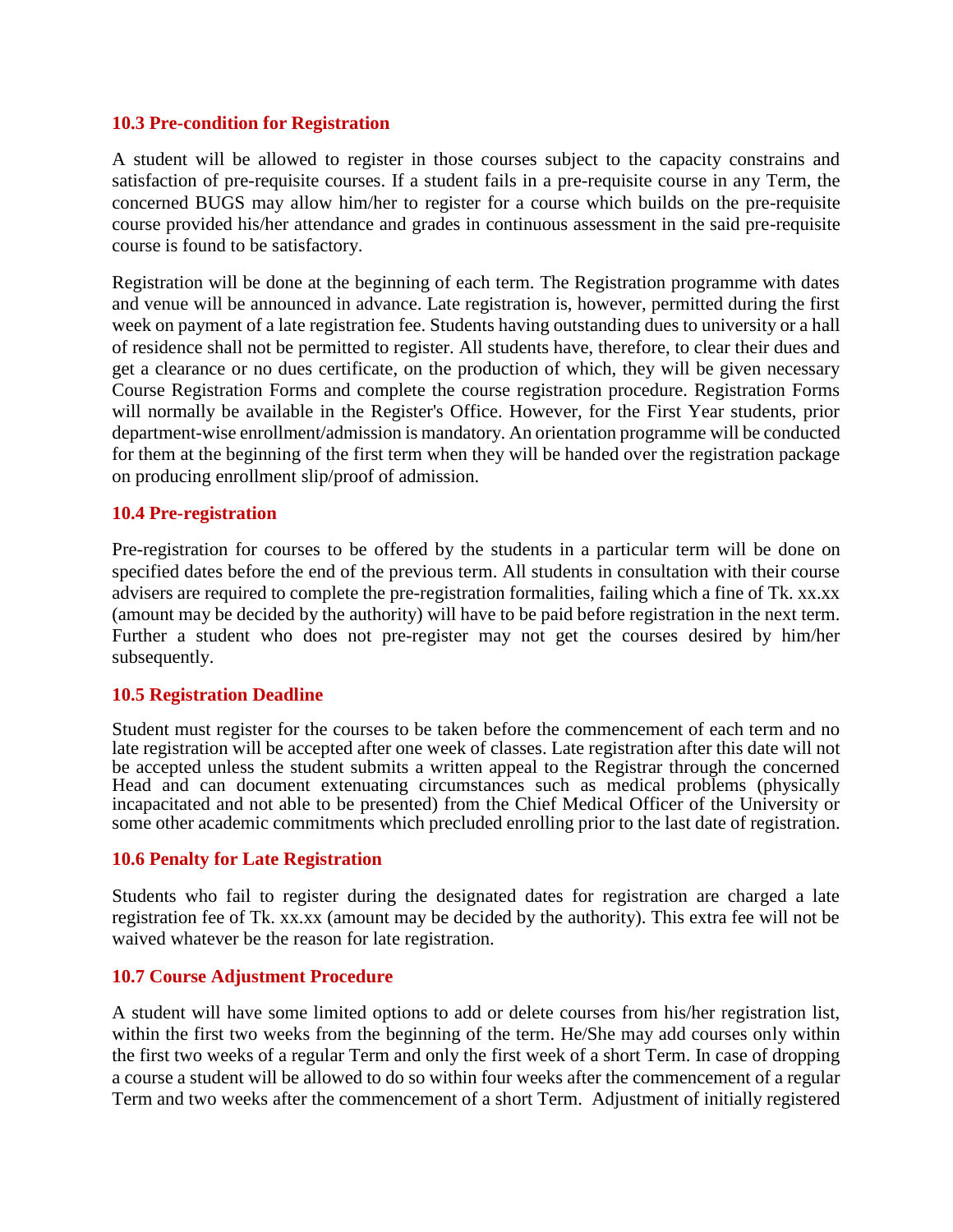courses in any Term can be done by duly completing the Course Adjustment Form. These forms will normally be available in the Registrar's Office. For freshman students such forms can be included in the registration packet at the time of orientation.

Any student willing to add or drop courses will have to fill up a Course Adjustment Form in consultation with and under the guidance of his/her adviser. The original copy of the Course Adjustment Form will be submitted to the Registrar's Office, and then the requisite number of photo copies will be made by the Registrar's Office for distribution to the concerned Adviser, Head, Dean, Controller of Examination and the student.

All changes in courses must be approved by the Adviser and the Head of the department concerned. The Course Adjustment Form will have to be submitted to the Registrar's Office after duly filled in and signed by the concerned persons. To add/drop a course, respective teacher's consent will be required.

## **10.8 Withdrawal from a Term**

If a student is unable to complete the Term Final Examination due to serious illness or serious accident, he/she may apply to the Head of the degree awarding department for total withdrawal from the Term within a week after the end of the Term Final Examination. However, he/she may choose not to withdraw any laboratory/sessional/design course if the grade obtained in such a course is 'D' or better. The application must be supported by a medical certificate from the Chief Medical Officer of the University. The Academic Council will take the final decision about such application.

# **11 Grading Systems**

The total performance of a student in a given course is based on a scheme of continuous assessment. For theory courses this continuous assessment is made through a set of quizzes/in class evaluation, class participation, homework assignments, and a term final examination. The assessment in laboratory/sessional courses is made through observation of the student at work in class, viva-voce during laboratory hours, and quizzes. For architecture students, assessments in design sessionals would be done through evaluation of a number of projects assigned throughout the term. As discussed earlier, each course has a certain number of credits which describe its weightage. A letter grade with a specified number of grade points is awarded in each course for which a student is registered. A student's performance is measured by the number of credits that he/she has completed satisfactorily and the weighted average of the grade points that he/she has maintained. A minimum grade point average is required to be maintained for satisfactory progress. Also a minimum number of earned credits should be acquired in order to qualify for the degree as prescribed under article 3.22.

Letter grades and corresponding grade-points will be awarded in accordance with provisions shown below:

| Numerical Grade      | <b>Letter Grade</b> | Grade<br>Point |
|----------------------|---------------------|----------------|
| 80% or above         | $A+ (A plus)$       | 4.00           |
| 75% to less than 80% | A (A regular)       | 3.75           |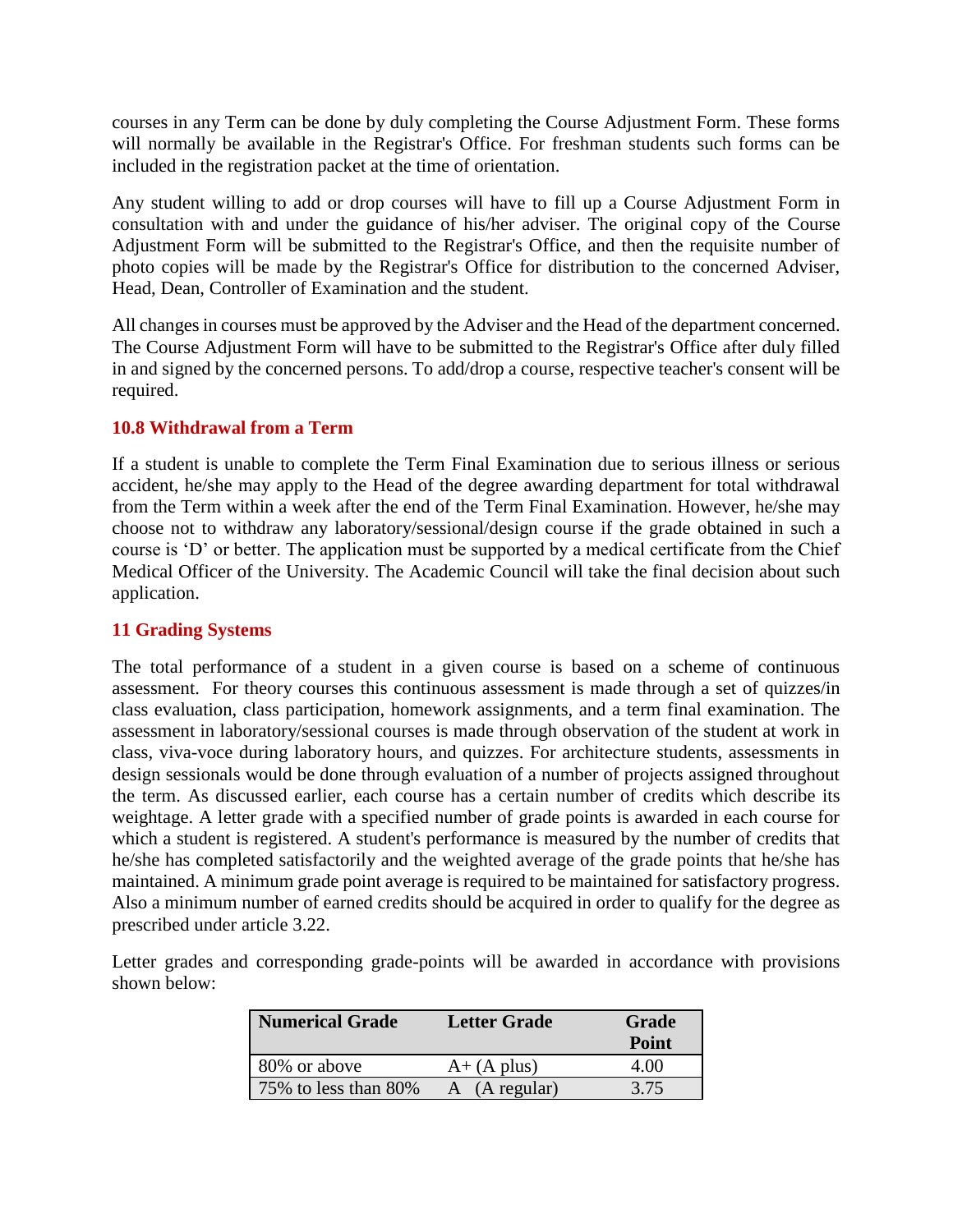| <b>Numerical Grade</b>     | <b>Letter Grade</b> | Grade        |
|----------------------------|---------------------|--------------|
|                            |                     | <b>Point</b> |
| 70% to less than 75%       | $A - (A minus)$     | 3.50         |
| 65% to less than 70%       | $B+$ (B plus)       | 3.25         |
| $60\%$ to less than $65\%$ | B (B regular)       | 3.00         |
| 55\% to less than $60\%$   | $B - (B minus)$     | 2.75         |
| 50\% to less than 55\%     | $C+$ (C plus)       | 2.50         |
| 45% to less than $50\%$    | $C$ (C regular)     | 2.25         |
| $40\%$ to less than $45\%$ | D                   | 2.00         |
| less than $40\%$           | F                   | 0.00         |
| Continuation               | X                   |              |
| (for project $\&$          |                     |              |
| thesis/design courses)     |                     |              |

## **11.1 Distribution of Marks**

Thirty percent (30%) of marks shall be allotted for continuous assessment i.e., quizzes and homework assignments, in class evaluation and class participation. The remainder of the marks will be allotted to Term Final examination which will be conducted centrally by the University. There will be internal and external examiners for each course in the Term Final examination of 3 hours duration. The distribution of marks for a given course will be as follows:

| <i>i.</i> Class participation       |             | 10% |
|-------------------------------------|-------------|-----|
| ii. Homework Assignment and Quizzes |             | 20% |
| iii. Final Examination (3 hours)    |             | 70% |
|                                     | Total 100\% |     |

Basis for awarding marks for class participation and attendance will be as follows:

| <b>Attendance</b> |  |                  |  | <b>Marks</b> |
|-------------------|--|------------------|--|--------------|
| 90% and above     |  |                  |  | 10           |
|                   |  | 85% to less than |  | 9            |
| 90%               |  |                  |  |              |
|                   |  | 80% to less than |  | 8            |
| 85%               |  |                  |  |              |
|                   |  | 75% to less than |  | 7            |
| 80%               |  |                  |  |              |
| 70%               |  | to less than     |  | 6            |
| 75%               |  |                  |  |              |
|                   |  | 65% to less than |  | 5            |
| 70%               |  |                  |  |              |
|                   |  | 60% to less than |  | 4            |
| 65%               |  |                  |  |              |
| less than $60\%$  |  |                  |  |              |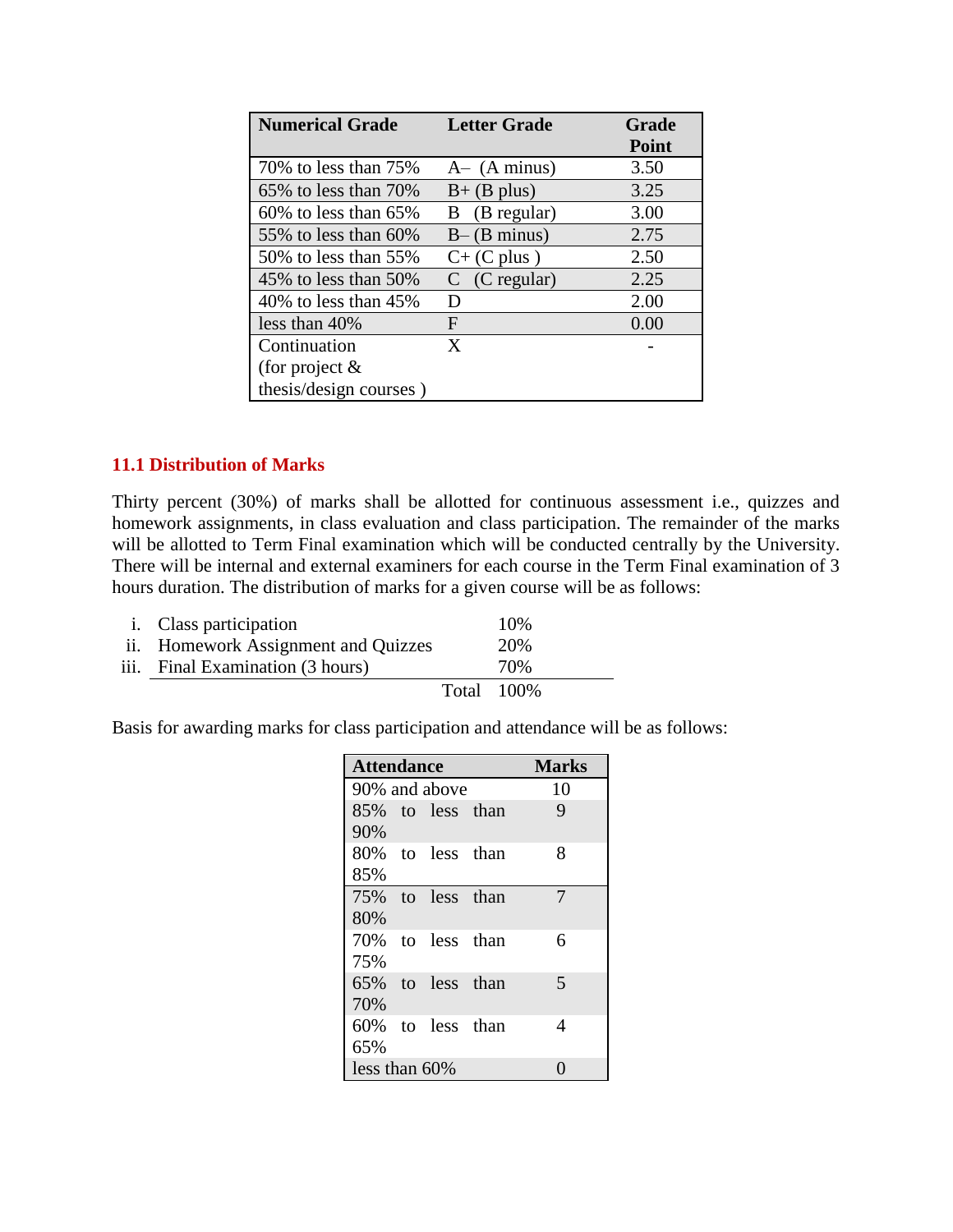The number of quizzes of a course shall be at least  $n+1$ , where n is the number of credits of the course. Evaluation of the performance in quizzes will be on the basis of the best n quizzes. The scheme of continuous assessment that a teacher proposes to follow for a course will be announced on the first day of classes.

# **12 Earned Credits**

The courses in which a student has obtained 'D' or a higher Grade will be counted as credits earned by him/her. Any course in which a student has obtained 'F' grade will not be counted towards his/her earned credits.

A student who obtains 'F' grade in a Core Course in any term will have to repeat the course.

If a student obtains 'F' grade in an Optional Course he/she may choose to repeat the Course or take a Substitute Course if available.

'F' grades will not be counted for GPA calculation but will stay permanently on the Grade Sheet and Transcript. When a student will repeat a course in which he/she previously obtained 'F' grade, he/she will not be eligible to get a grade better than "B" in such a course.

If a student obtains a grade lower than 'B' in a course, he/she will be allowed to repeat the course only once for the purpose of grade improvement by forgoing his/her earlier grade, but he/she will not be eligible to get a grade better than 'B' in such a course. A student will be permitted to repeat for grade improvement purposes a maximum of four courses in B.Sc Engg. and BURP programmes and a maximum of five courses in B Arch programme.

If a student obtains 'B' or a better grade in any course, he/she will not be allowed to repeat the course for the purpose of grade improvement.

# **13 Honours**

Candidates for Bachelor's degree in engineering and architecture will be awarded the degree with honours if their overall GPA is 3.75 or better.

# **13.1 Dean's List**

As a recognition of excellent performance, the names of students obtaining a cumulative GPA of 3.75 or above in two regular Terms in each academic year may be published in the Dean's List in each faculty. Students who have received F grade in any course during any of the two regular terms will not be considered for Dean's List in that year.

# **14 Calculation of GPA**

Grade Point Average (GPA) is the weighted average of the grade points obtained in all the courses passed/completed by a student. For example, if a student passes/completes five courses in a semester having credits of  $C_1$ ,  $C_2$ ,  $C_3$ ,  $C_4$ , and  $C_5$  and his/her grade points in these courses are G<sub>1</sub>, G<sub>2</sub>, G<sub>3</sub>, G<sub>4</sub>, and G<sub>5</sub>, respectively then

$$
GPA = \frac{\sum C_i G_i}{\sum C_i}
$$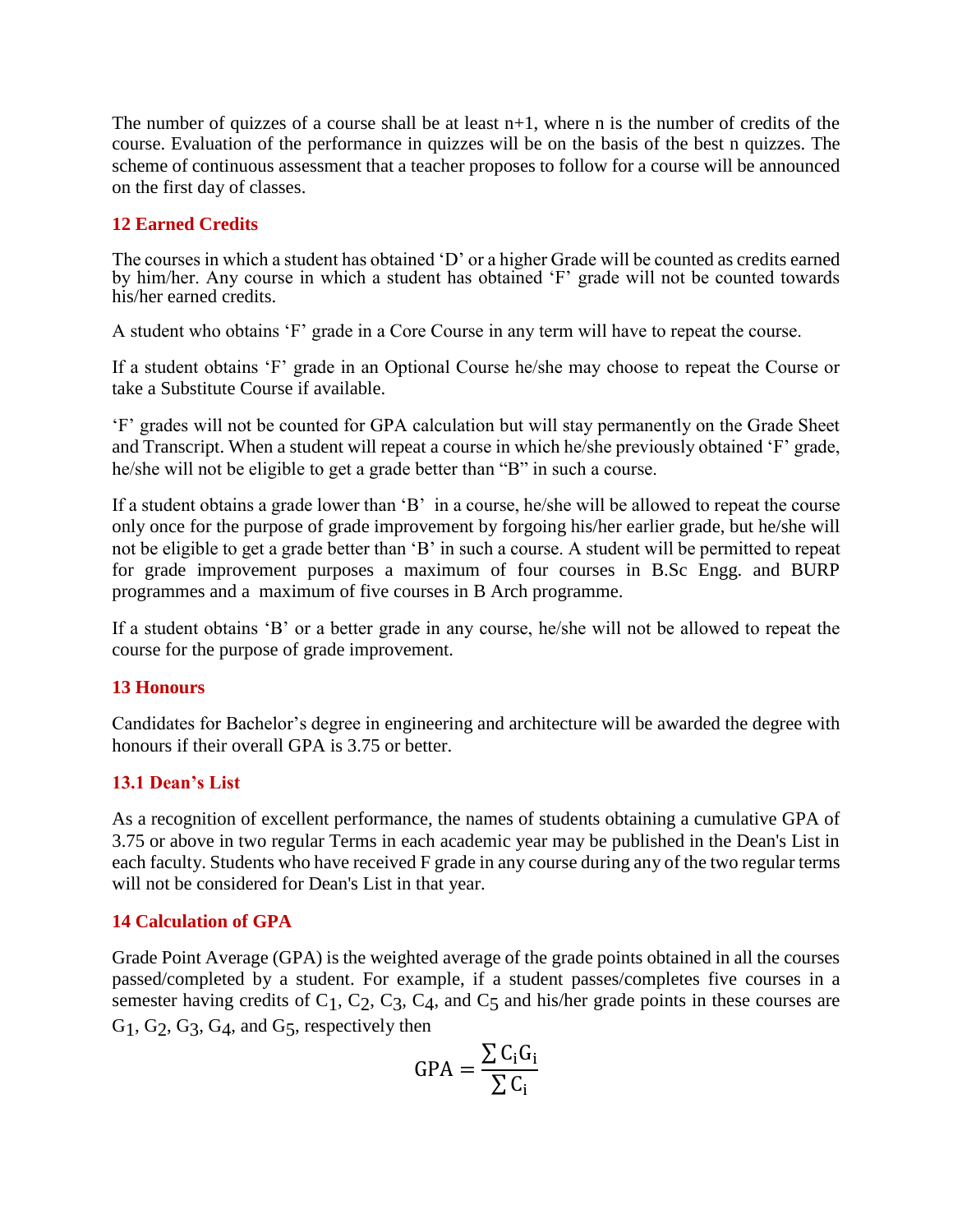## **14.1 A Numerical Example**

| <b>Course</b>  | <b>Credits</b> | Grade | Grade<br>points |
|----------------|----------------|-------|-----------------|
| <b>EEE 203</b> |                |       | 4.00            |
| <b>EEE 205</b> |                | В     | 3.00            |
| <b>EEE 207</b> |                |       | 3.75            |
| Math 205       |                | $B^+$ | 3.25            |
| Hum 203        |                | A     | 3.50            |

Suppose a student has completed five courses in a Term and obtained the following grades:

Then his/her GPA for the term will be computed as follows:

$$
GPA = \frac{3 \times 4.0 + 3 \times 3.0 + 3 \times 3.75 + 2 \times 3.25 + 1 \times 3.5}{3 + 3 + 3 + 2 + 1} = 3.52
$$

### **15 Student Classification**

For a number of reasons it is necessary to have a definite system by which to classify students as First Year/Freshman, Second Year/Sophomore, Third Year/Junior and Fourth Year/Senior. At BUET, regular students are classified according to the number of credit hours earned towards a degree. The following classification applies to the students.

| <b>Year/Level</b>            |      | <b>Earned Credit Hours</b>         |               |  |
|------------------------------|------|------------------------------------|---------------|--|
|                              |      | <b>Engineering/UR</b> Architecture |               |  |
|                              |      | P                                  |               |  |
| <b>First Year (Freshman)</b> |      | 0 to 36                            | 0 to 34       |  |
| Level I                      |      |                                    |               |  |
| Second                       | Year | $>36$ to 72                        | $>34$ to 72   |  |
| (Sophomore)                  |      |                                    |               |  |
| Level II                     |      |                                    |               |  |
| Third Year (Junior)          |      | $>72$ to 108                       | $>72$ to 110  |  |
| Level III                    |      |                                    |               |  |
| <b>Fourth Year (Senior)</b>  |      | >108                               | $>110$ to 147 |  |
| Level IV                     |      |                                    |               |  |
| Fifth Year                   |      |                                    | >147          |  |
| Level V                      |      |                                    |               |  |

## **16 Registration for the Second and Subsequent Terms**

A student is normally required to earn at least 15 credits in a Term. At the end of each term, the students will be classified into the following three categories: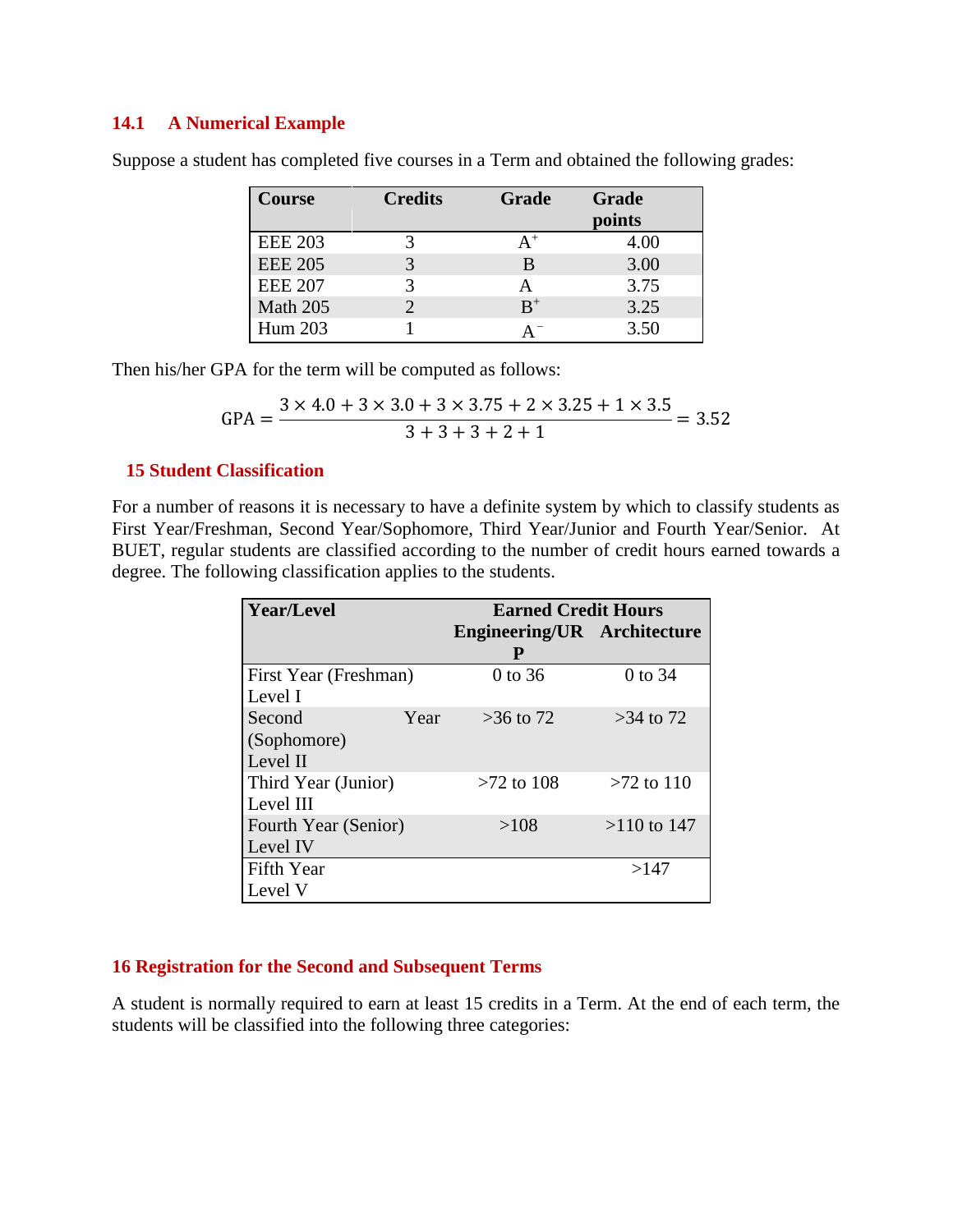- Category 1: Consisting of students who have passed all the courses prescribed for the term and have no backlog of courses. A student belonging to Category 1 will be eligible to register for all courses prescribed for the next term.
- Category 2: Consisting of students who have earned at least 15 credits in the term but do not belong to category 1. A student belonging to Category 2 is advised to take at least one course less in the next term subject to the condition that he/she has to register for such backlog courses as may be prescribed by the adviser.
- Category 3: Consisting of students who have failed to earn 15 credits in the term. A student belonging to Category 3 is advised to take at least two courses less subject to registration for a minimum of 15 credits. However he/she will be required to register for such backlog courses as may be prescribed by the adviser.

# **17 Performance Evaluation**

The performance of a student will be evaluated in terms of two indices, viz. term grade point average, and cumulative grade point average, which is the grade average for all the terms. The term grade point average is computed dividing the total grade points earned in a term by the number of term hours taken in that term. The overall or cumulative grade point average (CGPA) is computed by dividing the total grade points accumulated up to date by the total credit hours earned. Thus a student who has earned 275 grade points in attempting 100 credit hours of courses would have a cumulative grade point average of 2.75.

Students will be considered to be making normal progress toward a degree if their cumulative or overall GPA for all work attempted is 2.20 or more. Students who regularly maintain Term GPA of 2.20 or better are making good progress toward their degrees and are in good standing with the university. Students who fail to maintain this minimum rate of progress will not be in good standing. This can happen when one or more of the following conditions exist:

- i. Term GPA falls below 2.20,
- ii. Cumulative GPA falls below 2.20,
- iii. Earned credits fall below 15 times the number of Terms attended/studied.

All such students can make up deficiencies in GPA and credit requirements by completing courses in next term(s) and backlog courses, if there be any, with better grades. When GPA and credit requirements are achieved, the student is returned to good standing.

### **18 Academic Progress, Probation and Suspension**

Academic Progress: Undergraduate students will be considered to be making normal progress toward a degree if their cumulative or overall GPA for all work attempted is not less than 2.20.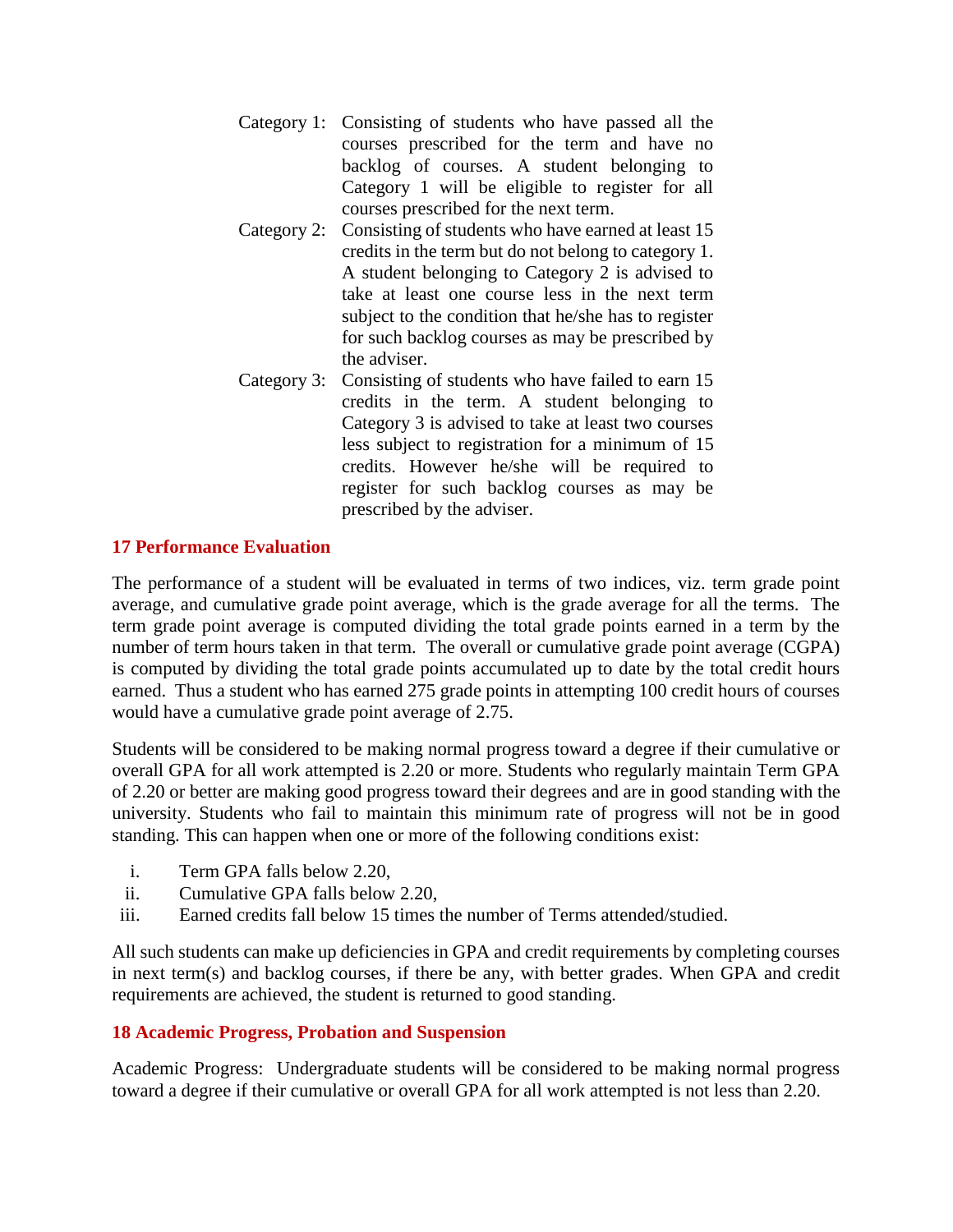Probation and Suspension: Undergraduate students who regularly maintain Term GPA of 2.20 or better are making good progress toward their degrees and are in good standing with the university. Students who fail to maintain this minimum rate of progress may be placed on academic probation.

The status of academic probation is a reminder/warning to the student that satisfactory progress towards graduation is not being made. A student may be placed on academic probation when either of the following conditions exists:

- i. The Term GPA falls below 2.20, or
- ii. The cumulative GPA falls below 2.20.

Students on probation are subject to such restrictions with respect to courses and extracurricular activities as may be imposed by the respective Dean of faculty.

The minimum period of probation is one Term, but the usual period is for one academic year. This allows the student an opportunity to improve the GPA through the completion of additional course work during the period that the student is on probation. The probation is extended for additional terms until the student achieves an overall GPA of 2.20 or better. When that condition is achieved, the student is returned to good standing.

Academic probation is not to be taken lightly- it is very serious matter. A student on academic probation who fails to maintain a GPA of at least 2.20 during two consecutive academic years may be suspended from this university. A student who has been suspended may make a petition to the Dean of faculty, but this petition will not be considered until the student has been suspended at least one full Term.

Petitions for reinstatement must set forth clearly the reasons for the previous unsatisfactory academic record and it must delineate the new conditions that have been created to prevent the recurrence of such work. Each such petition is considered individually on its own merits.

After consideration of the petition, and perhaps after consultation with the student, the Dean in some cases, reinstate the student if this is the first suspension. However, a second suspension will be regarded as final and absolute.

# **19 Measures for Helping Academically Weak Students**

The following provisions will be made as far as possible to help academically weak students to enable them to complete their studies within the maximum period of seven years in engineering and eight years in architecture student, respectively:

- i. All such students whose cumulative grade point average (CGPA) are less than 2.20 at the end of a term may be given a load of not exceeding four courses, in the next term.
- ii. For other academic deficiencies, some basic and core courses may be offered during the Short Term in order to enable the student to partially make-up for the reduced load during Regular Terms.

Following criteria will be followed for determining academically weak students:

i. CGPA falling below 2.20.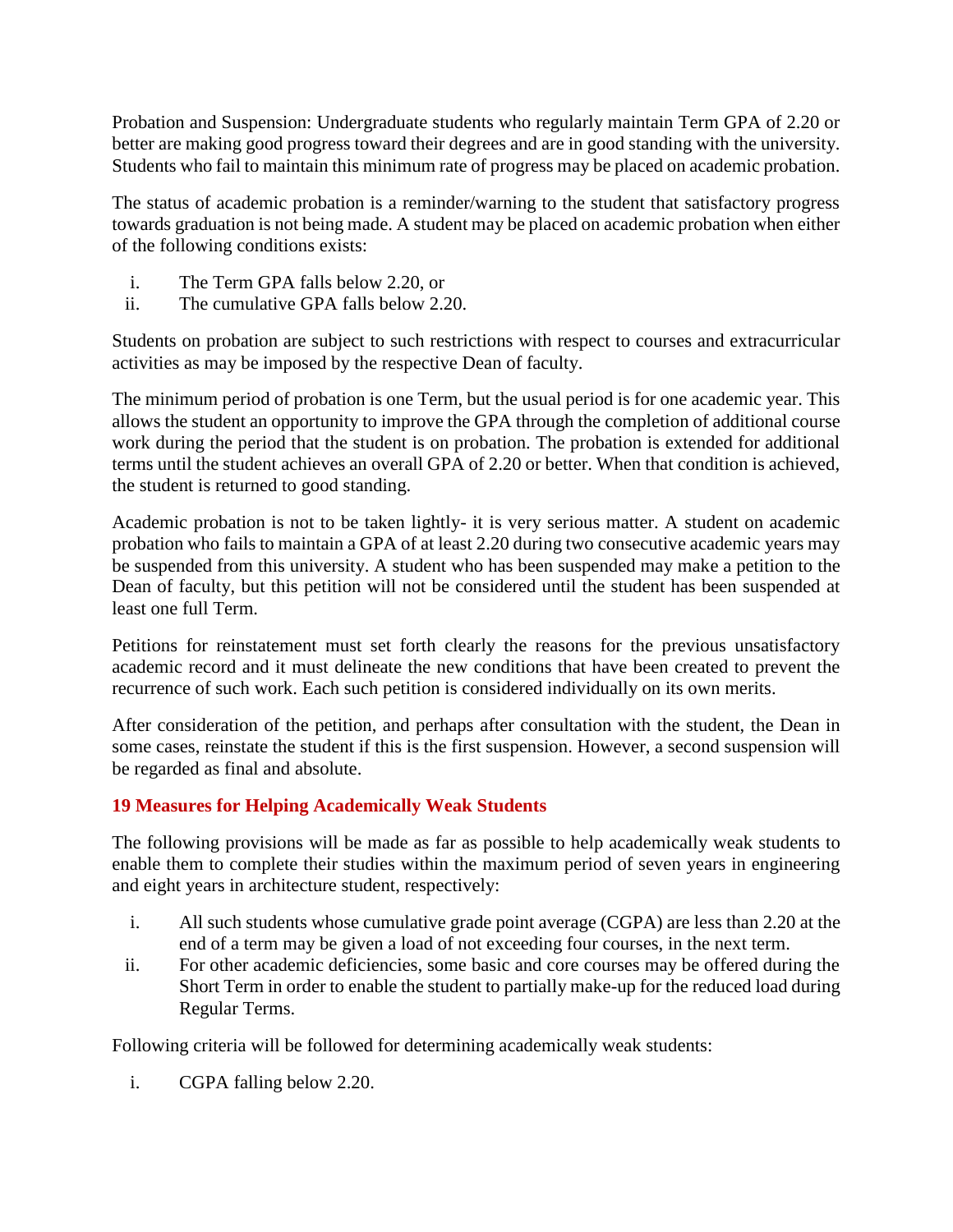- ii. Term grade point average (TGPA) falling below 2.20 points below that of previous term.
- iii. Earned credit falling below 15 times the number of terms attended.

## **20 Special Courses**

- a) These courses, which include self-study courses, will be from amongst the regular theory courses listed in the course catalog, a special course can be run only in exceptional cases.
- b) Whether a course is to be floated as a special course will be decided by the Head of the concerned department in consultation with the teacher/course coordinator concerned. Decision to float a course as a special course shall be reported to the Academic Council.
- c) The special course may be offered to any student in his/her last term if it helps him/her to graduate in that term. It will be offered only if the course is not running in that term as a regular course.
- d) Normally no lecture will be delivered for the special course but laboratory/design classes may be held if they form a part of the course. The course coordinator/course teacher will also assign homeworks, administer quizzes and final examination for giving his or her assessments at the end of the term.
- e) A student will be allowed to register for a maximum of two courses on self study basis.
- f) A Special Course shall not be utilized for grade improvement purposes.

# **21 Rules for Courses offered in a Short Term**

- a) The courses to be run during the Short Term shall be decided on the recommendations of the Departments on the basis of essential deficiencies to be made up by a group of students. Once floated, other students could be allowed to register in those courses subject to the capacity constrains and satisfaction of pre-requisites.
- b) Students will be allowed to register in a maximum of two courses during the Short Term.
- c) A course may be given a weightage up to 6 credits in any Short Term following a graduating/final Term if he/she is short by a maximum of 6 earned credits only, on a self-study basis with no formal instruction. In a self-study course, there will be a Final Examination, besides the continuous assessment.
- d) A fee of Tk. xx.xx (amount may be decided by the authority) for each credit hour to be registered is to be borne by the students who enroll during Short Term.

# **22 Minimum Earned Credit and GPA Requirements for Obtaining Graduation**

Minimum credit hour requirements for the award of bachelor's degree in engineering and architecture will be decided by the respective BUGS. However, at least 157 credit hours for engineering and 190 credit hours for architecture must be earned to be eligible for graduation, and this must include the specified core courses.

The minimum GPA requirement for obtaining a bachelor's degree in engineering, URP or architecture is 2.20.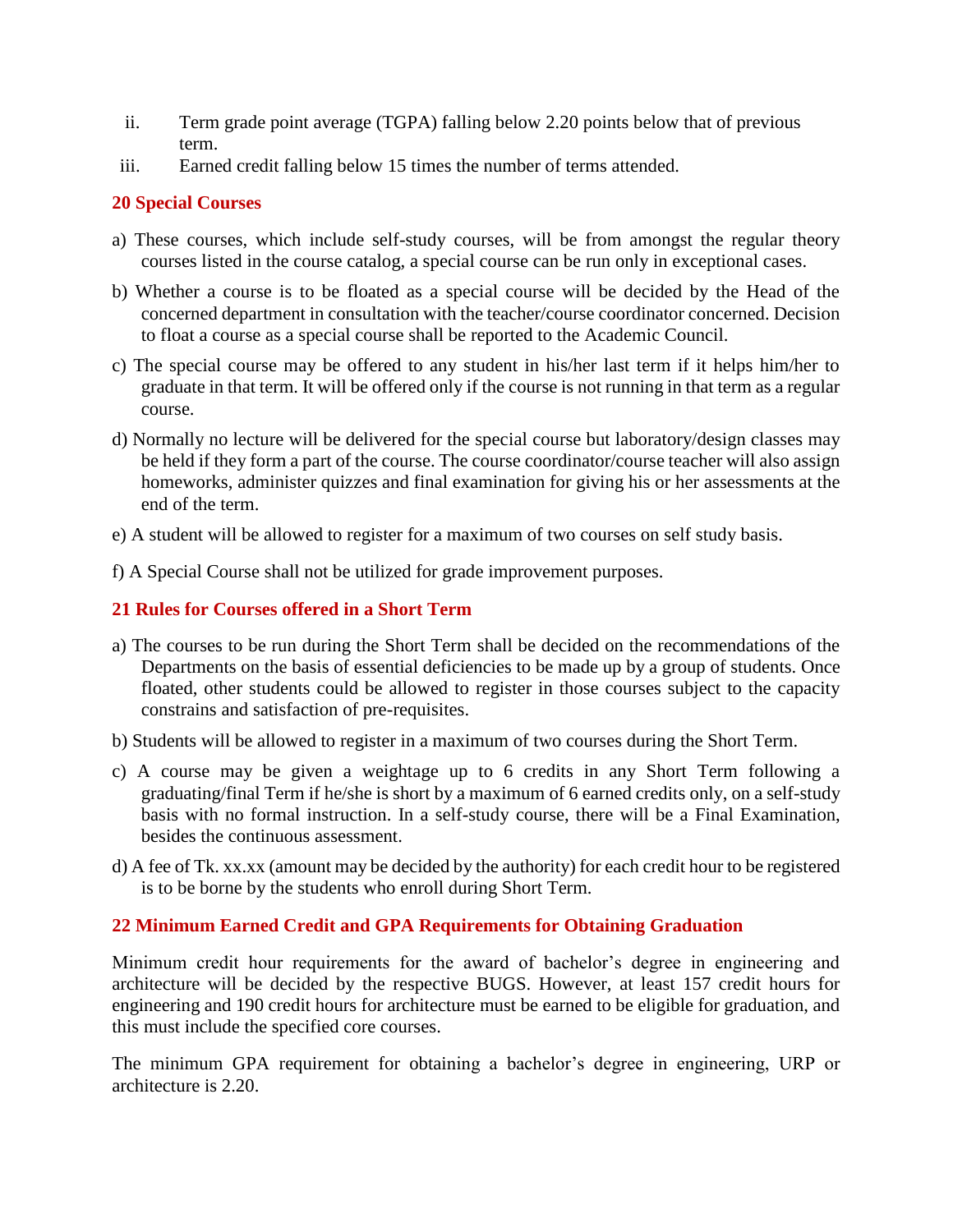Completion of fulltime Studentship: Students who have completed minimum credit requirement for graduation for a Bachelors degree shall not be considered and registered as fulltime students.

A student may take additional courses with the consent of his/her adviser in order to raise GPA, but he/she may take a maximum of 15 such additional credits in engineering and URP and 18 such additional credits in architecture beyond respective credit-hour requirements for bachelor's degree during his/her entire period of study.

## **22.1 Application for Graduation and Award of Degree**

A student who has fulfilled all the academic requirements for Bachelor's degree will have to apply to the Controller of Examinations through his/her Adviser for graduation. Provisional degree will be awarded on completion of credit and GPA requirements. Such provisional degrees will be confirmed by the Academic Council.

### **23 Industrial/Professional Training Requirements**

Depending on each department's own requirement a student may have to complete a prescribed number of days of industrial/professional training in addition to minimum credit and other requirements, to the satisfaction of the concerned department.

## **24 Time Limits for Completion of Bachelor's Degree**

A student must complete his studies within a maximum period of seven years for engineering and URP and eight years for architecture.

### **25 Inclusion of Repeaters from Annual System in Course System**

Repeater students including Private students of Annual system will be included in the Course System of curricula as and when such situation will arise.

### **25.1 Equivalence of Courses and Grades**

Equivalence of courses passed previously by any repeater student including Private students shall be determined by the respective BUGS for the purpose of:

- a) Allowing course exemption, and
- b) Conversion of numerical grades into letter grades in exempted courses.

### **25.2 Exemption of Courses**

Repeater students including private students may be granted exemption in theoretical course(s) in which he/she secured 45% or more marks and in sessional/laboratory course(s) in which he/she secured 41% or more marks.

### **25.3 Time Limit for Completion of Bachelor's Degree**

Time allowed for a student included in Course System from Annual System to complete studies leading to a bachelor's degree will be proportional to the remaining credits to be completed by him/her.